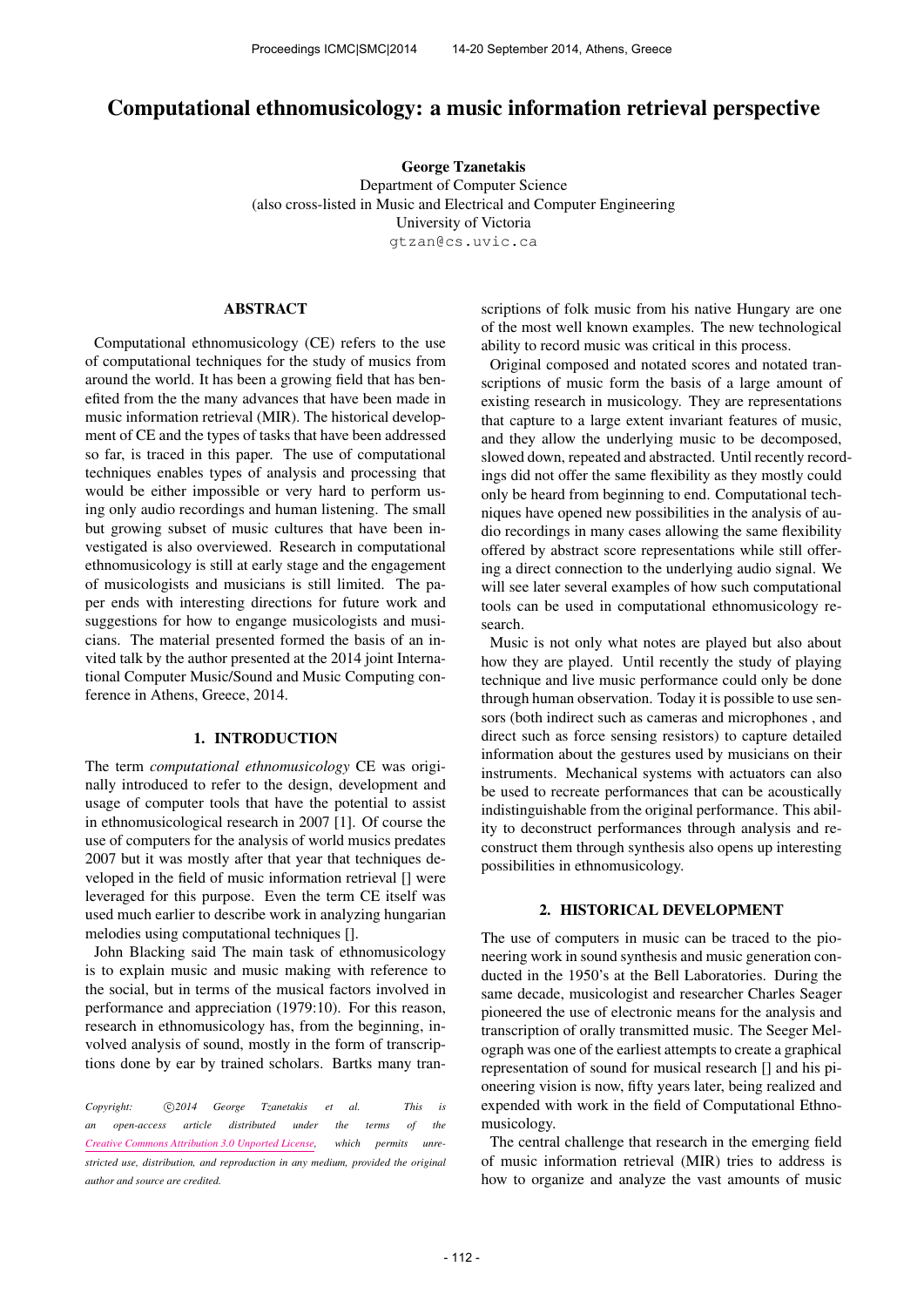and music-related information available digitally. In addition, it also involves the development of effective tools for listeners, musicians and musicologists that are informed by the results of this computer supported analysis and organization. MIR is an inherently interdisciplinary field combining ideas from many fields including Computer Science, Electrical Engineering, Library and Information Science, Music, and Psychology. The field has a history of approximately 15 years so it is a relatively new research area. Enabling anyone with access to a computer and the Internet to listen to essentially most of recorded music in human history is a remarkable technological achievement that would probably be considered impossible even as recently as 20 years ago. The research area of Music Information Retrieval (MIR) gradually emerged during this time period in order to address the challenge of effectively accessing and interacting with these vast digital collections of music and associated information such as meta-data, reviews, blogs, rankings, and usage/download patterns. There are a few good overview articles for MIR that can serve as entry points to the literature in this field [2, 3, 4].

The main focus of MIR research has been either modern popular music or classical music. The need to consider the large diversity of music cultures from around the world was identified in [5] and an influential position paper that introduced the term Computational ethnomusicology was published in 2007 [1]. Since then there is an increasing amount of research activity in this area that will be surveyed later in this paper. Instrumental to the growth in CE was the award of a Europen Research Council grant for CompMusic, a research project coordinated by Xavier Serra from the Music Technology Group of the Universitat Pompeu Fabra in Barcelona (Spain) [6] from 2011 to 2016. The aim of the project is to advance the automatic description of music by emphasizing cultural specificity. It carries research within the field of music information processing with a domain knowledge approach. The project focuses on five music traditions of the world: Hindustani (North India), Carnatic (South India), Turkish-makam (Turkey), Arab-Andalusian (Maghreb), and Beijing Opera (China). In the next two sections existing work in CE is overviewed using two organization principles: tasks i.e the type of information that the researchers are trying to extract, and cultures. The paper concludes with some future directions and challenges.

# 3. TASKS

The use of computational analysis tools opens up many possiblities for investigating interesting problems and open questions in musicology. Such an investigation can be viewed as a process of information extraction from the music. In this section various types of information that can be extracted automatically from audio signals are described and pointers to the relevant CE literature are provided. This is by no means a comprehensive list of existing work but hopefully it spans enough work to give a good picture of where the field is today.

In many music cultures the continuous dimension of pitch is discretized to a set of fixed discrete values. This division can be enforced mechanically as in the addition of frets in a stringed instrument or can be a matter of convention and practice as is the case in "continuous" instruments such as the trombone or the violin. Tuning systems consist of specific conventions, theories, and rules for how to perform this discretization process. Empirical investigation of tuning systems in actual music performances is a challenging task. For example it is difficult to separate intentional variations in pitch such as vibrato from systematic changes such as playing out of tune. Even a simple question as what tuning is employed in a particular recording is a very difficult problem to solve without computer assistance. Therefore, it should not come as a surprise that probably the CE task that has been investigated the most is tuning/pitch analysis. *Tarsos*' is a software tool for exploring tuning and pitch scales in both non-western and western music [7]. Several music cultures such as classic Ottoman, Hindustani (North Indian) and Carnatic (Sound Indian) music are known to utilize intervals that are smaller than the semitone (the smallest interval in Western music). Theorists have proposed tunining systems in which the octave is subdivided into more than 12 intervals but there is debate about whether some of these smaller subdivisions should be considered ornaments and deviations or where they should be considered part of the scale. Computational approaches can bring more empirical evidence to answer some of these debates in ethnomusicology. Turkish makam music has a long history and a variety of theories and associated notation systems have been proposed to describe it. Through the use of pitch histograms [8] it is possible to empirically investigate these theories and assess how well they correspond to actual practice [9]. Computer-based intonation analysis has also been performed for both vocal Carnatic music [10, 11] and Hindustani music [10].

Other tasks that are based on automatic extraction of the pitch contour followed by some analysis inlcude tonic detection [12], identification of melodic motifs [13], and the investigation of melodic contour stability in the context of religious recitation [14]. Figure 1 shows a web-based interface that enables paradigmatic analysis of melodic contours for investigating melodic stability and its relation to cantillation marks in Jewish Torah Trope recitation. In most cases the foundation of pitch analysis is the extraction of the pitch contour using some fundamental frequency estimation technique (for example a popular one is YIN [15]) and the creation of a pitch histogram frequently utilizing kernel density estimation to create a smoother looking histogram. Raag recognition is another cultural specific topic that is based on pitch analysis followed by classification methods [16, 17].

Another aspect of music that has been investigated in computational ethnomusicology is rhythm, the hierarchical organization of music in time. Rhythm is essential in many music cultures and sometimes plays a much more significant role than in Western classical music. Therefore rhythmic similarity it can form the basis of music recommendation systems for various music cultures. For example the use of rhythmic similarity for Greek and African music has been investigated [18] as well as for Turkish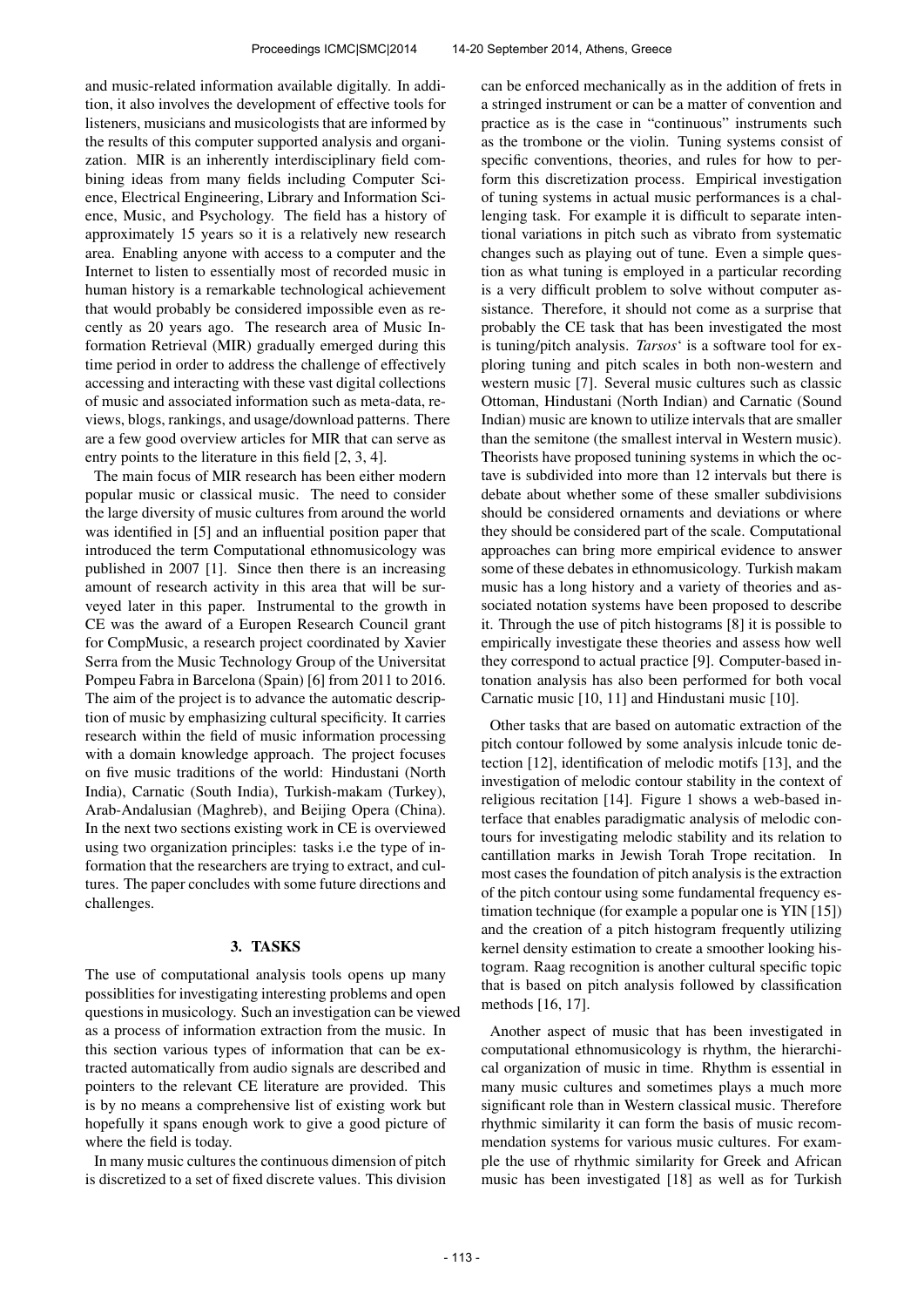Proceedings ICMC|SMC|2014 14-20 September 2014, Athens, Greece



Figure 1. Web-based visualization interface which allows users to listen to audio, see pitch contour visualization of different signs, and to enable interactive similarity-based querying.

music [19]. More recently the topic of automatic rhythmic analysis was investigated in the context of Turkish and Indian art music [20]. Typically the results of automatically extracted rhythmic similarity are evaluated using genre information making the assumption that a particular genre of music shares similar rhythmic characteristics. This relation between rhythmic analysis and genre has been thoroughly investigated in a recent cross-disciplinary study [21]. Another type of analysis is the automatic extraction and representation of characteristic rhythmic patterns that has been used to form the basis of a genre classification for Latin Music [22] and in flamenco music [23]. One interesting possibility in CE is the utilization of culture specific information to perform music information retrieval tasks that would otherwise be too hard to compute using general methods. For example a lot of Afro-Cuban is structured around a repated rhythmic pattern called the clave. Even though this style of music has very complex rhythms and big tempo variations it has been shown that using the underlying clave it is possible to perform accurate beat tracking using a rotation-aware clave template matching and dynamic programming [24]. The designed method is specific to this type of music and not as general as existing beat tracking methods which can not handle the rhythmic complexity of this particular type of music.

Beat tracking can be used to investigate the fascinating issue of micro-timing i.e the study of systematic timing deviations from what is considered the canonical theoretical model of a rhythm. Figure 2 shows an example of microtiming analysis based on automatic analysis of Afro-cuban music [24]. It utilizes a visualization in which the timevarying sequences of onsets corresponding to the clave are visually made to start at the same "downbeat" and the stretched to have equal length (the tempo curve is shown on the right of the figure). That way it is possible to visualize systematic timing deviations such as playing behind the beat in the last pulse of the clave (notice the onsets being mostly on



Figure 2. Bar-wrapping visualization

the right of the theoretical blue line in Figure 2) without being affected by the tempo changes (notice the tempo curve ranges from 150 beats-per-minute (BPM) to 110 (BPM)).

Pitch and rhythm analyzed can be viewed as specialized cases of the more general problem of music transcription which is the derivation of an abstract symbolic representation of the music i.e a musical score that can be used for analysis and performance [25]. Music transcription is a really hard problem in the general case but specific variants can be solved with reasonable accuracy. A related problem is the linking of scores to audio recordings which is somewhat easier [26]. When the music is mostly monophonic and has specific characteristics it is possible to apply techniques for predominant melody separation [27] in order to perform more accurate transcriptions [28]. Tabla transcription (an Indian percussion instrument has also been investigating [29, 30].

In addition to these more specific tasks one can envision more general MIR systems that can be used to more effectively access ethnic music from around the world [31]. The existing lumping of everything that is not Western music as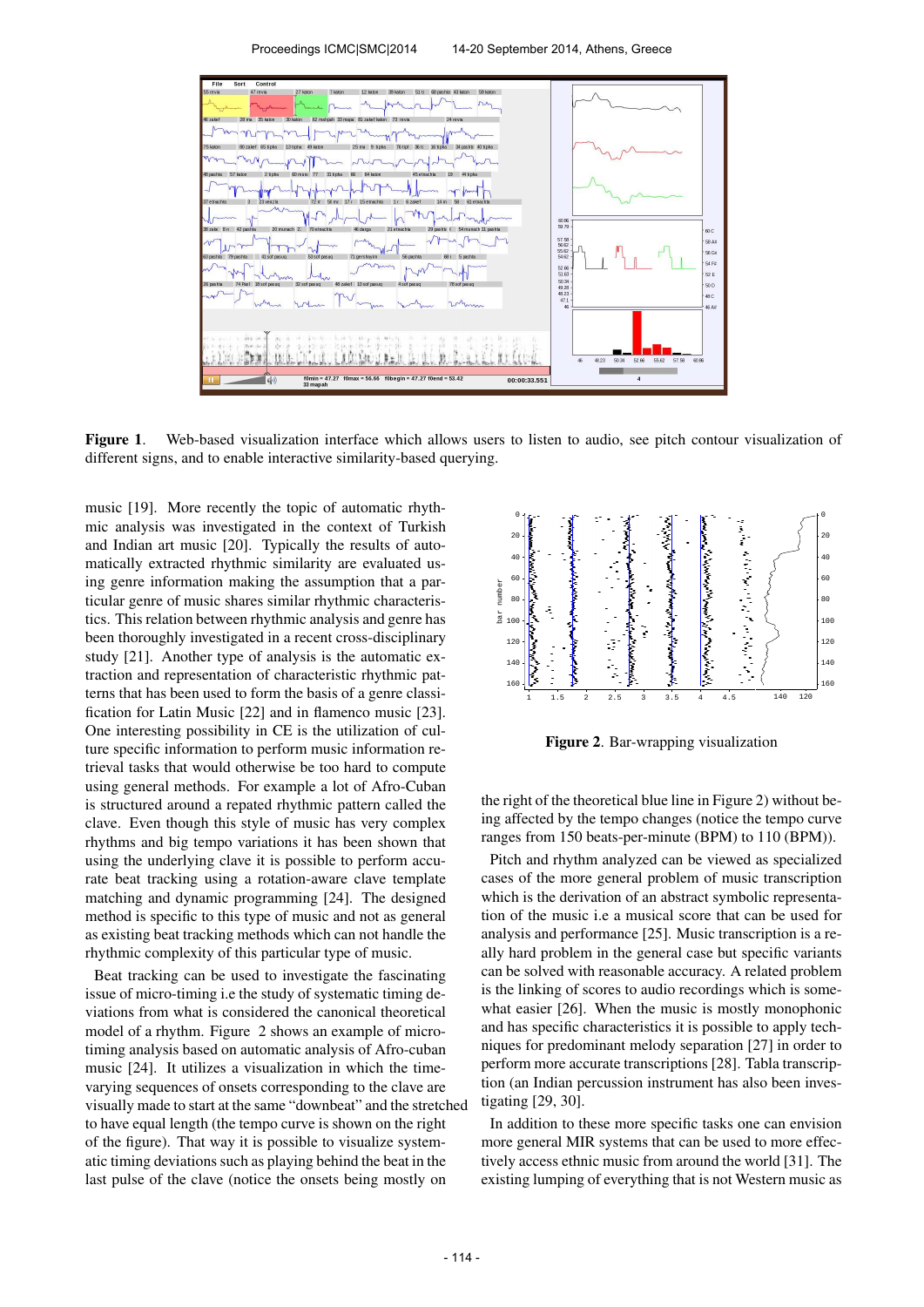World Music is hardly useful for accessing ethnic music. An obvious way to structure such as an interface is around geographic location of origin [32]. At a more abstract level digital libraries can be used to support representations and annotations for ethnomusicological research [33]. Visualization techniques such as self-organizing maps have also been used as ways to explore collections of folk songs and their corresponding similarities [34]. Dunya is a webbased interface that utilizes many modern techniques from music information retrieval for browing large collections of world music [35].

# 4. CULTURES

All human cultures that we know of have developed some form of music. Therefore there is a staggering diversity of music cultures around the world many of which are in danger of becoming extinct. Over the last couple of years research in computational ethnomusicology has been steadily encompassing more cultures. In this section existing CE work is organized according to the culture of study rather than the tasks that were used in the previous section. The order is roughly alphabetical and the list is definitely not exhaustive but gives a sense of current coverage. The creation of a research corpora is an important first step in CE research. African music has incredible diversity that mirrors its cultural and linguistic diversity. It has been the topic of works in CE especially related to rhythm [18, 36] and ptich [37]. The transcription of aboriginal australian music has been investigated [38]. Rhythm analysis and microtiming visualization has been explored in the context of Afro-Cuban music [24]. A corpus of Jingju (Being Opera) music has been created to support melodic analysis [39]. Carnatic music comes from the south of India and has been explored in tasks such as intonation analysis [10, 11] and tonic identification [12]. Flamenco music has also been investigated in the context of pitch analysis and transcription [27]. Greek music contains uneven rhythms and has been investigated in the context of rhythmic similarity [18]. Makam music and classical Ottoman music have been studied mostly for intonation [40, 41] but also for linking scores to audio recordings [26]. The intonation of hindustani music has also been explored [10] as well as rhythmic transcription [29, 30]. A web-based tool for paradigmatic analysis to study melodic stability and variation in Jewish Torah trope recitation has been developed [14].

#### 5. FUTURE DIRECTIONS AND CHALLENGES

The filed of computational ethnomusicology is still in its infancy and most of existing work is exploratory. As the field matures it can play an increasing role in addressing long standing musicological questions. This will require more active involvement of musicologists who can formulate hypotheses that can then be tested empirically through computational analysis. The majority of existing work in CE (and MIR for that matter) is centered around processing collections of audio recordings. An audio recording consists of the mixture of a number of individual instru-



Figure 3. Top left: Gyil on top of vibraphone for showing scale, Top right: piezo sensors under bars, Bottom Left: 2882 input, Bottom Right: overview

ments which make analysis and transcription challenging. By recording each sound individually it is easier to understand the interactions between musicians in complicated improvised music such as Indonesian gamelan or African polyphonic music [42]. Even the audio recording of a single instrument does not reveal all the complexity of the gestures used to create the music. For example the strumming pattern in guitar playing is not easily extracted from audio and neither is the usage pattern of left and right hand playing in drums.

Hyperinstruments are acoustic instruments that have been augmented with sensing hardware to capture performance information. The majority of existing hyperinstruments have been standard western instruments such as guitars, keyboards, piano and strings. In world music, the use of hyper-instruments has been explored in the context of North Indian music [43] and digital sensors have been used in the development of Gamelan Electrica [44], a new electronic set of instruments based on Balinese performance practice. One interesting motivation behind the design of Gamelan Electrica is a reduction in physical size and weight, simplifying transportation. This concern also motivated a system for direct, indirect and surrogate sensing [45] for the African Gyil xylophone [46].

The data collected through such sensing systems can be used to study the nuances of performace and potentially offer new musicological insights. As an example such data has been used as the basis of perfomer identification [47].

Finally an interesting future, and not explored explored, direction for the field of CE is to assist with music pedagogy. Unlike western instruments for which there is a plethora of resources and teachers many traditional instruments are under threat of extinction and the number of expert musicians who can play them is dwindling. Music analysis tools can be used to provide feedback to musicians such as information about intonation [] and to give insights about playing techniques.

In summary, computational ethnomusicology is a growing research area that is leveraging the techniques developed in music information retrieval.

In the last few years there is a variety of tasks that have been explored and applied to a variety of music cultures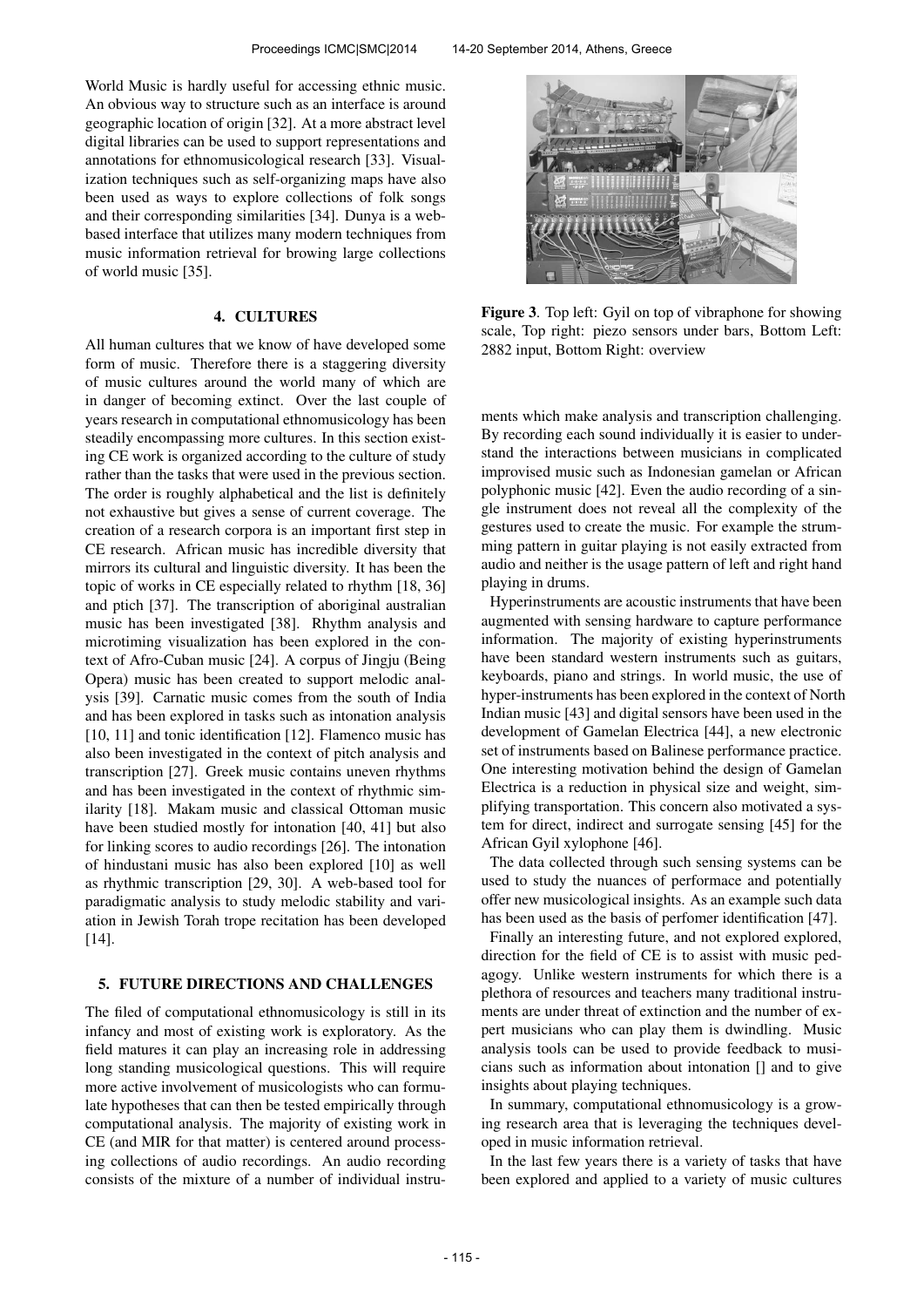in many cases using culture specific knowledge. There are several challlenges that CE researchers still face. These include the limited involvement of musicologists, the lack of large standardized collections, and the involvement of export musicians and performers. Most existing CE work is exploratory but there is a enormous potential for future work both continuing existing threads of inquiry and expanding into other areas such as sensor and actuator based performance analysis and music pedagogy.

#### Acknowledgments

The author would like to acknowledge Daniel Peter Biro, Ajay Kapur, Peter van Kranenburg, Andrew Schloss, and Matthew Wright who in different ways have worked with him on interesting computational ethnomusicology research projects.

# 6. REFERENCES

- [1] G. Tzanetakis, A. Kapur, W. A. Schloss, and M. Wright, "Computational ethnomusicology," *Journal of interdisciplinary music studies*, vol. 1, no. 2, pp. 1–24, 2007.
- [2] N. Orio, *Music retrieval: A tutorial and review*. now publishers Inc, 2006.
- [3] M. A. Casey, R. Veltkamp, M. Goto, M. Leman, C. Rhodes, and M. Slaney, "Content-based music information retrieval: Current directions and future challenges," *Proceedings of the IEEE*, vol. 96, no. 4, pp. 668–696, 2008.
- [4] T. Li, M. Ogihara, and G. Tzanetakis, *Music data mining*. CRC Press, 2011.
- [5] J. Futrelle and J. S. Downie, "Interdisciplinary communities and research issues in music information retrieval." in *ISMIR*, vol. 2, 2002, pp. 215–221.
- [6] X. Serra, "A multicultural approach in music information research." in *ISMIR*, 2011, pp. 151–156.
- [7] J. Six and O. Cornelis, "Tarsos: a platform to explore pitch scales in non-western and western music," in *12th International Society for Music Information Retrieval Conference (ISMIR-2011)*. University of Miami, Frost School of Music, 2011, pp. 169–174.
- [8] G. Tzanetakis, A. Ermolinskyi, and P. Cook, "Pitch histograms in audio and symbolic music information retrieval," *Journal of New Music Research*, vol. 32, no. 2, pp. 143–152, 2003.
- [9] B. Bozkurt, O. Yarman, M. K. Karaosmanoğlu, and C. Akkoç, "Weighing diverse theoretical models on turkish maqam music against pitch measurements: A comparison of peaks automatically derived from frequency histograms with proposed scale tones," *Journal of New Music Research*, vol. 38, no. 1, pp. 45–70, 2009.
- [10] J. Serra, G. K. Koduri, M. Miron, and X. Serra, "Assessing the tuning of sung indian classical music." in *ISMIR*, 2011, pp. 157–162.
- [11] G. K. Koduri, J. Serra, and X. Serra, "Characterization" of intonation in carnatic music by parametrizing pitch histograms," in *Proc. ISMIR*. Citeseer, 2012.
- [12] J. Salamon, S. Gulati, and X. Serra, "A multipitch approach to tonic identification in indian classical music." in *ISMIR*, 2012, pp. 499–504.
- [13] J. C. Ross, T. Vinutha, and P. Rao, "Detecting melodic motifs from audio for hindustani classical music." in *ISMIR*, 2012, pp. 193–198.
- [14] P. Kranenburg, D. P. Biró, S. R. Ness, and G. Tzanetakis, "A computational investigation of melodic contour stability in jewish torah trope performance traditions," in *Proceedings of the International Society on Music Information Retrieval (ISMIR2011) Conference*, 2011.
- [15] A. De Cheveigné and H. Kawahara, "Yin, a fundamental frequency estimator for speech and music," *The Journal of the Acoustical Society of America*, vol. 111, no. 4, pp. 1917–1930, 2002.
- [16] P. Chordia and A. Rae, "Raag recognition using pitchclass and pitch-class dyad distributions." in *ISMIR*. Citeseer, 2007, pp. 431–436.
- [17] G. K. Koduri, S. Gulati, P. Rao, and X. Serra, "Rāga recognition based on pitch distribution methods," *Journal of New Music Research*, vol. 41, no. 4, pp. 337– 350, 2012.
- [18] I. Antonopoulos, A. Pikrakis, S. Theodoridis, O. Cornelis, D. Moelants, and M. Leman, "Music retrieval by rhythmic similarity applied on greek and african traditional music," in *Proceedings of the 8th International Conference on Music Information Retrieval*, 2007, pp. 297–300.
- [19] A. Holzapfel and Y. Stylianou, "Rhythmic similarity in traditional turkish music." in *ISMIR*, 2009, pp. 99–104.
- [20] A. Srinivasamurthy, A. Holzapfel, and X. Serra, "In search of automatic rhythm analysis methods for turkish and indian art music," *Journal of New Music Research*, vol. 43, no. 1, pp. 94–114, 2014.
- [21] T. M. Esparza, J. P. Bello, and E. J. Humphrey, "From genre classification to rhythm similarity: Computational and musicological insights," *Journal of New Music Research*, no. ahead-of-print, pp. 1–19, 2014.
- [22] T. Völkel, J. Abeßer, C. Dittmar, and H. Großmann, "Automatic genre classification of latin american music using characteristic rhythmic patterns," in *Proceedings of the 5th Audio Mostly Conference: A Conference on Interaction with Sound*. ACM, 2010, p. 16.